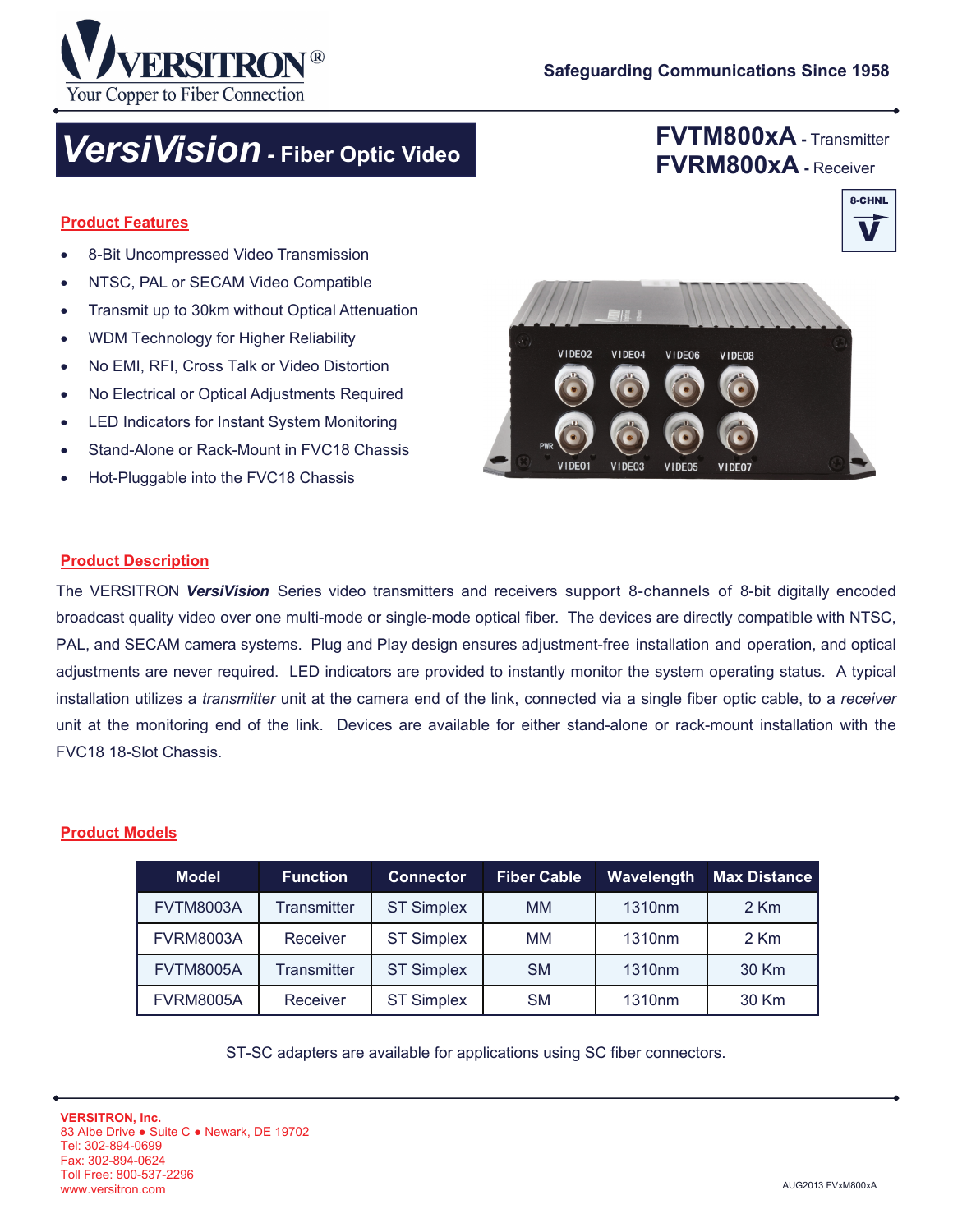

# *VersiVision -* **Fiber Optic Video**

## **FVTM800xA -** Transmitter **FVRM800xA -** Receiver



### **Technical Specifications**

| Video Input:           | 2 Volt pk-pk (75 Ohms) |
|------------------------|------------------------|
| Input/Output Channels: | 8                      |
| Bandwidth:             | 5 Hz - 8 MHz           |
| <b>Bit Resolution:</b> | 8 - Bit                |
| Differential Gain:     | $< +1\%$               |
| Differential Phase:    | $\leq \pm 1^{\circ}$   |
| Tilt:                  | $< 1\%$                |
| S/N Ratio:             | 60dB (Weighted)        |
|                        |                        |

#### **CONNECTORS**

| Optical: | -ST        |
|----------|------------|
| Video:   | <b>BNC</b> |

## **GENERAL**

| Power Supply:                                              | 5VDC, 2A                           |
|------------------------------------------------------------|------------------------------------|
| Dimensions:                                                | 5.98 x 5.12 x 1.95 Inches          |
| MTBF:                                                      | > 100,000 Hours                    |
| Operating Temperature: $-35^{\circ}$ C to +65 $^{\circ}$ C |                                    |
| Storage Temperature:                                       | $-45^{\circ}$ C to $+85^{\circ}$ C |
| <b>Relative Humidity:</b>                                  | 0% to 95% (non-condensing)         |

#### **WAVELENGTH**

| Multi-Mode:  | 1310 <sub>nm</sub> |
|--------------|--------------------|
| Single-Mode: | 1310 <sub>nm</sub> |

### **OPTICAL EMITTER**

| Laser Diode       |  |
|-------------------|--|
| Number of Fibers: |  |